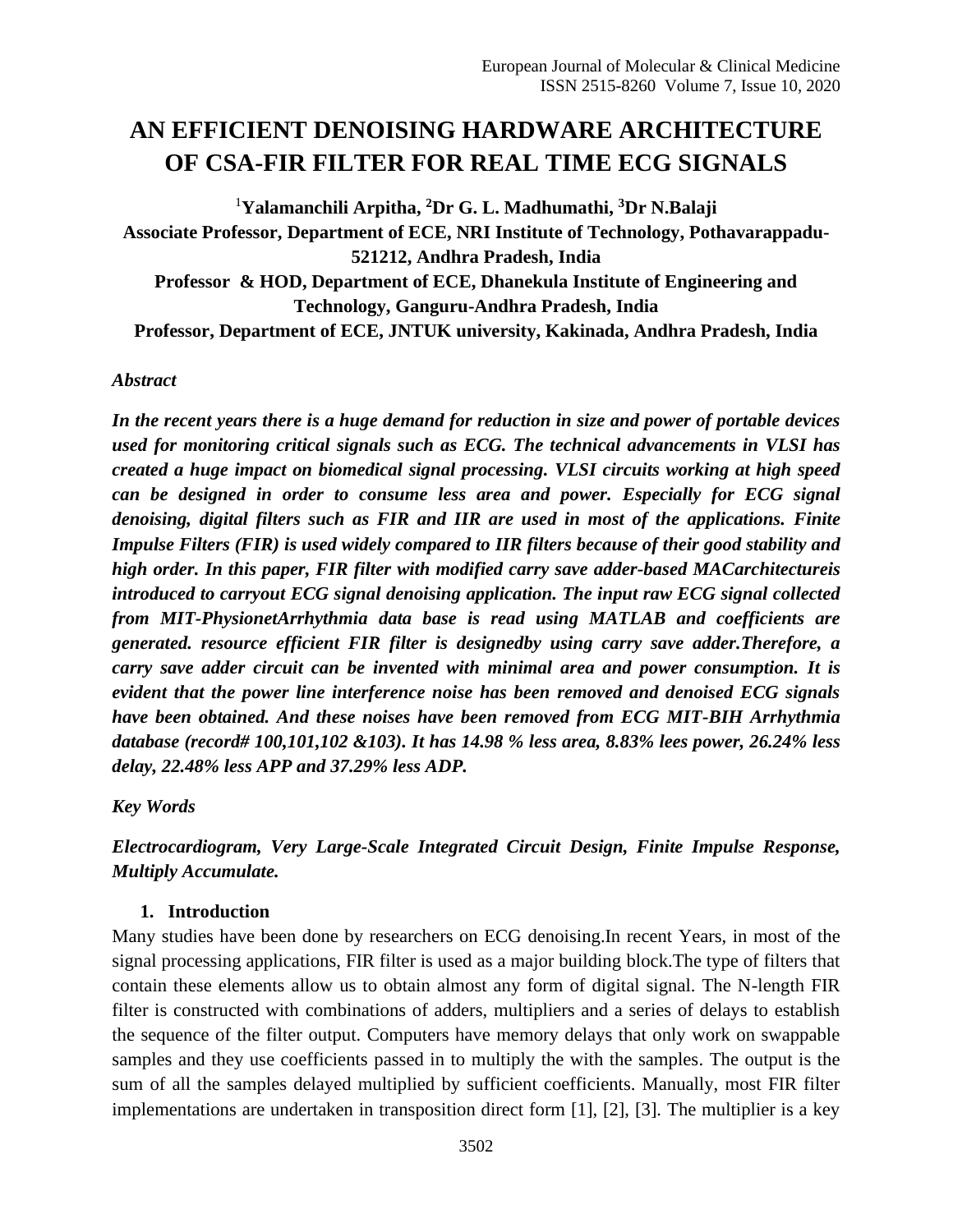part of a FIR network filter. In order to design a FIR filter, the MAC (Multiply and Accumulate) units are typically used.To perform the filter operation, the overall architecture of FIR filter requires more area as it contains more multipliers. So, for FIR filter design the most important task is to reduce the area of multipliers [4], [5], [6], [7], [8], [9], [10], [11].MAC units can be optimized for power and timing as proposed in[12]. For real time ECG signals, the FIR based MAC units are used to suppress the "Power Line Interference (PLI)" noise. The efficiency of a FIR filter depends on the speed of the MAC device.Various windowing methods for FIR filter such as Rectangular, Hanning, Kaiserand Blackman window have been proposed earlier [13]. At the expense of high computational load and as the order of the filter is large, Kaiser and rectangular window have shown better results. Among the various windowing methods discussed above, FIR Kaiser Window filter provides better performance [14]. But a FIR filter with MAC unit gives better performance in terms of power, area and speed [15].Digital filter implementations of FPGAs and other VLSI chips allow higher sampling rates and lower cost for processing media data than "Digital Signal Processing (DSP)" chips. Digital filters are used widely as they can achieve much better signal to noise ratio than analog filters.

# **2. Literature Review**

Figure 1, represents an ECG waveform. ECG is an important functional indicator of the heart that is used to diagnose heart problems. It contains essential points such as P-Q-R-S-T. An ECG, which has five main components called "P" "Q" "R" "S" "T" and the range of frequencies for a patient who is ambulatory is 0.5 Hz to 50 Hz [16]. On an EKG the first and last cardiac cycles are indicative of a single step in blood flow of the heart. The QRS complex is the largest amplitude portion of the electrocardiogram since it is caused by the depolarization of cell [17].



**Fig. 1:**Pictorial representation for ECG signal waveform of normal heart beat

There are different forms of noises that interfere with the ECG signal. Both ECG signal noises can be easily produced from the interference of the ECG signal itself or due to biological discharges or electric discharges [13], [18]. Considerable attention was paid to various denoising techniques.Filter design that enables power line interference removal is discussed here[19]. This paper concentrates on an Efficient Denoising Hardware Architecture for Real time ECG signals.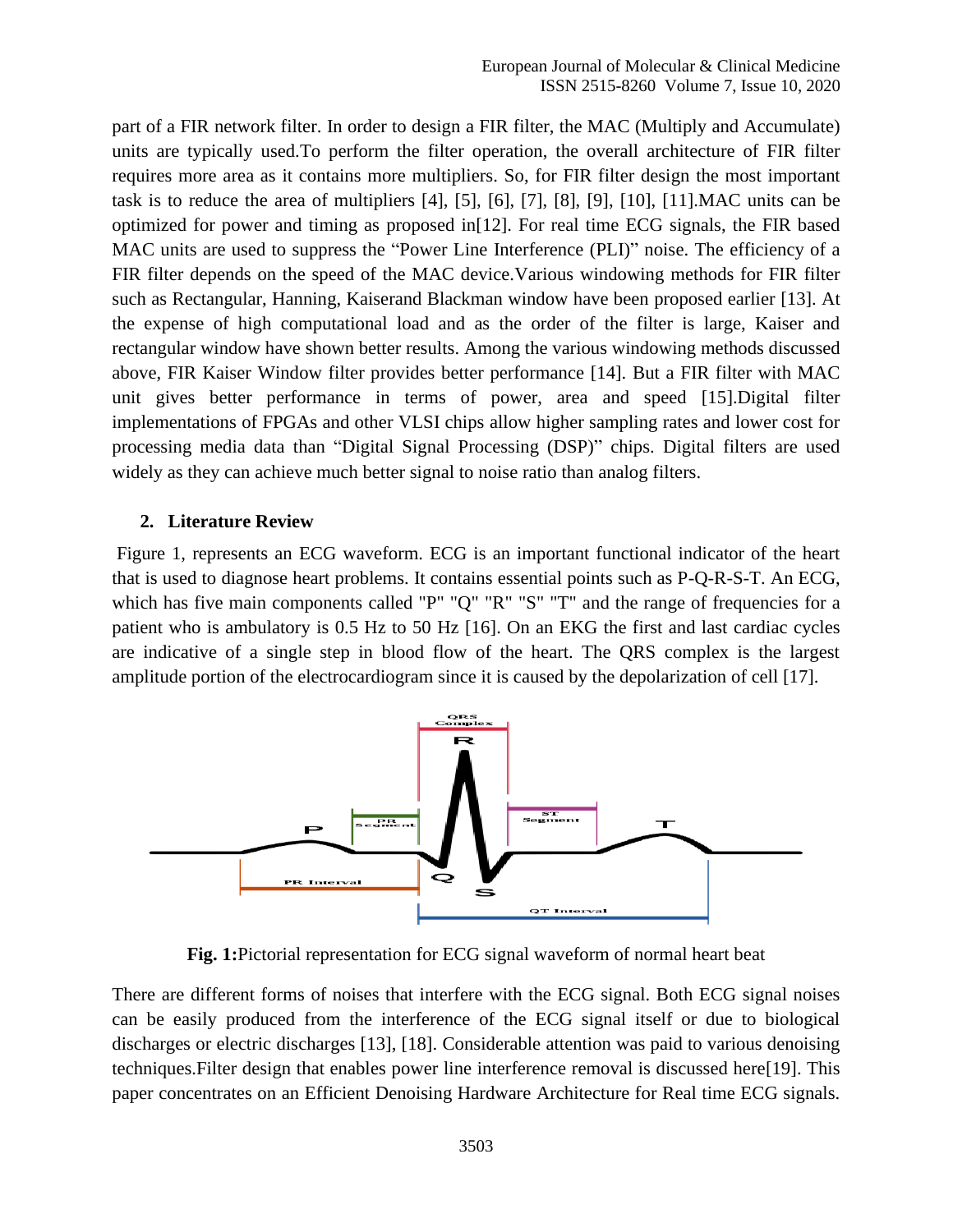Efficient architecture of FIR filter is most effective for ECG signal denoising. Several methods on FIR architectures which had proposed in last ten years has been discussed in this section. It presents some of the important works on FIR filter architectures with their pros and cons.

| <b>Author</b>                       | <b>Method</b>                                                                                                                                                                                 | <b>Merits</b>                                                                                                                                           | <b>Demerits</b>                                                                                                                         |  |
|-------------------------------------|-----------------------------------------------------------------------------------------------------------------------------------------------------------------------------------------------|---------------------------------------------------------------------------------------------------------------------------------------------------------|-----------------------------------------------------------------------------------------------------------------------------------------|--|
| Park<br>and<br>Meher [20]           | order<br>minimize<br>In<br>to<br>sampling<br>time<br>and<br>complexity of area, new<br>pipeline architecture is used<br>and fast bit clock for signed<br>carry -saving accumulation.          | It is greatly enhanced by<br>updating of the LUT and<br>implementation<br>of<br>filtering<br>and<br>weight-<br>updating algorithms.                     | For most operations,<br>there should be a fast<br>bit clock but for very<br>short PIO products, a<br>slower bit clock is to<br>be used. |  |
| Jiajia Chen<br>et al. [21]          | This is a new algorithm to<br>synthesize coefficients of<br>finite precision with low<br>Implementation costs from<br>the linear phase FIR filter's<br>frequency<br>response<br>requirements. | The principle<br>of<br>sensitivity<br>to<br>under<br>expression and the margin<br>frequency response<br>of<br>error was added.                          | Design is implemented<br>by using MATLAB<br>only.<br>hardware<br>complexity and speed<br>parameters<br>are<br>not<br>discussed.         |  |
| Durgesh<br>Nandan<br>et<br>al. [22] | Proposed new algorithm and<br>hardware<br>design<br>for<br>logarithm multiplier for FIR<br>filter.                                                                                            | It is greatly enhanced by<br>reducing<br>the<br>hardware<br>complexity of logarithm<br>multiplier and FIR filter.                                       | of<br>It<br><i>is</i><br>$\rm{a}$<br>type<br>approximate<br>multiplier.<br><b>Not</b><br>suitable<br>for<br>exact<br>applications.      |  |
| M.<br>Sumalatha<br>et al. [23]      | FIR filtering is applied to<br>the ECG data signal, the<br>Vedic architecture<br>Carry<br>Lookahead<br>Adder<br>is<br>implemented.                                                            | The signal is used to<br>calculate<br>the<br>"Mean<br>Square Error<br>$(MSE)$ ",<br>"Bit Error Rate (BER)"<br>and "Noise Ratio Signal<br>(SNR)" Output. | Design mainly focuses<br>multiplier<br>on<br>optimization.                                                                              |  |
| Y. Arpitha<br>et al. [24]           | FIR filter with modified<br>Vedic<br>multiplier-based<br>architecture is introduced to<br>out ECG<br>signal<br>carry<br>denoising application.                                                | Hardware efficient design<br>of vedic multiplier is<br>developed in FIR filter for<br>ECG signal denoising                                              | Design<br>mainly<br>focusses on multiplier<br>optimization.                                                                             |  |
| Rohini<br>R.<br>$[1]$               | Literature review of existing<br>FIR filter presented                                                                                                                                         | <b>Summarizes</b><br>works<br>already completed in the<br>area of FIR filter design.                                                                    | hardware architecture<br>of FIR filter is not<br>discussed here.                                                                        |  |

FPGA based adaptive filter have been proposed to remove the power line interference noise in [1].In this paper architecture for FIR filter have been developed and implemented using Spartan board and "Xilinx system generator (XSG)" software to eliminate the power line interference noise.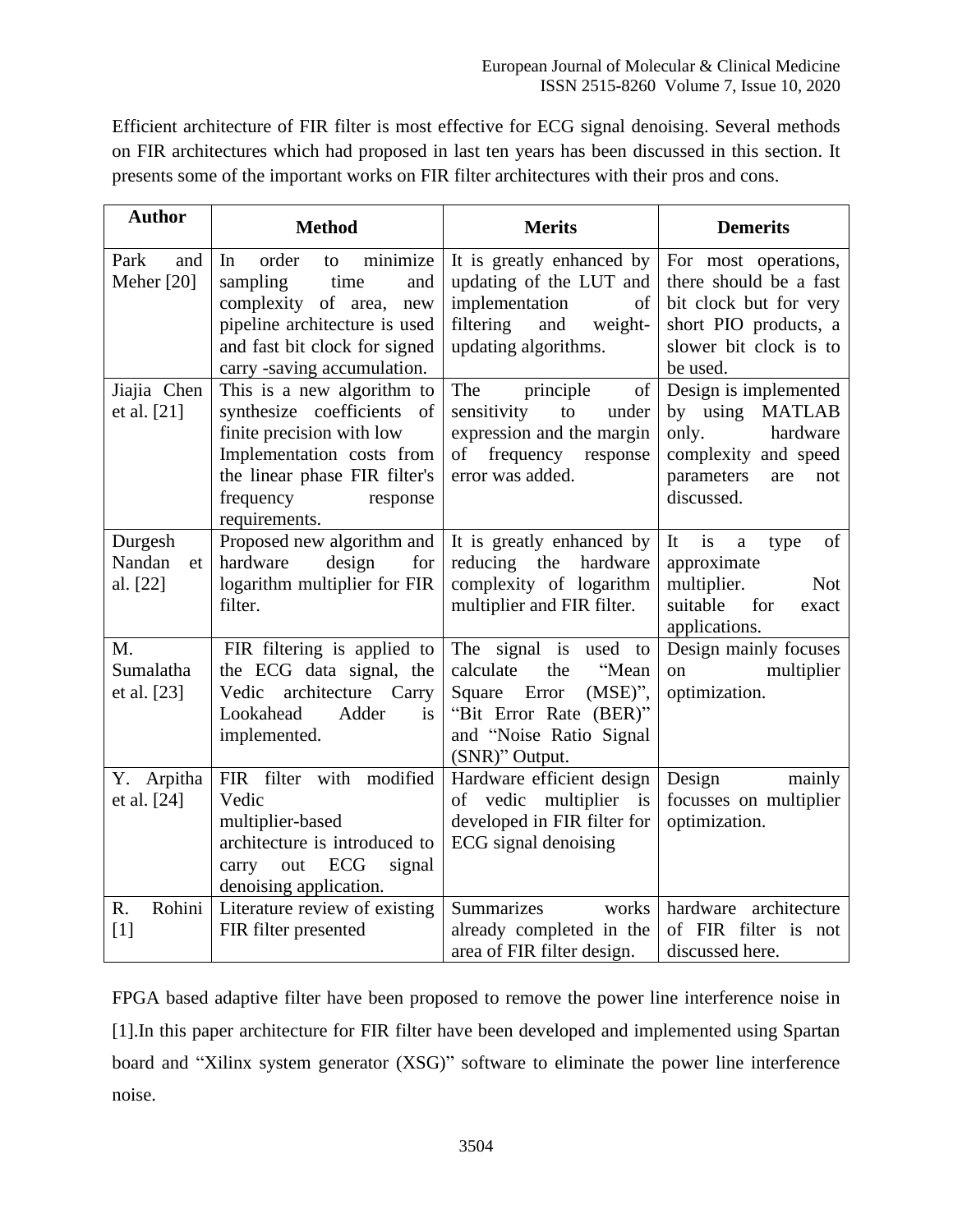#### **3. Problem Statement**

The study discusses the performance of the various available filtering systems, methodologies, merits, and demerits in the literature review section. The researchers are currently working on creating a module for denotations of ECG signals on a regular basis. In the section of this paper stated, a focus is laid on the limits of the FIR filter. In addition to the proposed design theory of this new filter, the researchers pointed out how the architecture itself addresses the shortcomings of current FIR literature-based filters. The following are issues with the FIR filtering architecture.

1) Adder is one of the area consuming components in FIR filter. If adder architectureis hardware efficient then FIR filter architecture becomes efficient.

2) Efficient pipeline process also plays important role to make FIR filter hardware efficient.

Solutions: "Seamless Distribution dependent carrying (SPDEB)", using "Carry Save Adder (CSA)" [25], can be used for the creation of hardware-saving FIR filter architectures in the overcoming these limitations of FIR filter design. Seamless pipelining technique is used for equal treatment of components regarding component optimization. As a result of thispipelining, reduced delays are obtained. The specification of the ECG denoising application is carried outusing CSA-FIR system.

#### **4. Carry save adder-FIR filter methodology**

Figure 2 represents the overall block diagram for ECG signal denoising. ECG signal is first from standard data base and add some noise is added and then it is converted into binary form. Then it is converted into text format and applied to the CSA-FIR filter. FIR filter output was translated and read signals via MATLAB into text format. Finally, the ECG signal was denoised and several parameters such as SNR, BER, MSE can be measured. We have the Effective hardware efficient CSA-FIR filter is proposed here. Finally Seamless pipelining is used to reduce the proposed FIR filter's delay. FIR Filter's hardware-effective architecture is very commonly used to denoise the ECG signal.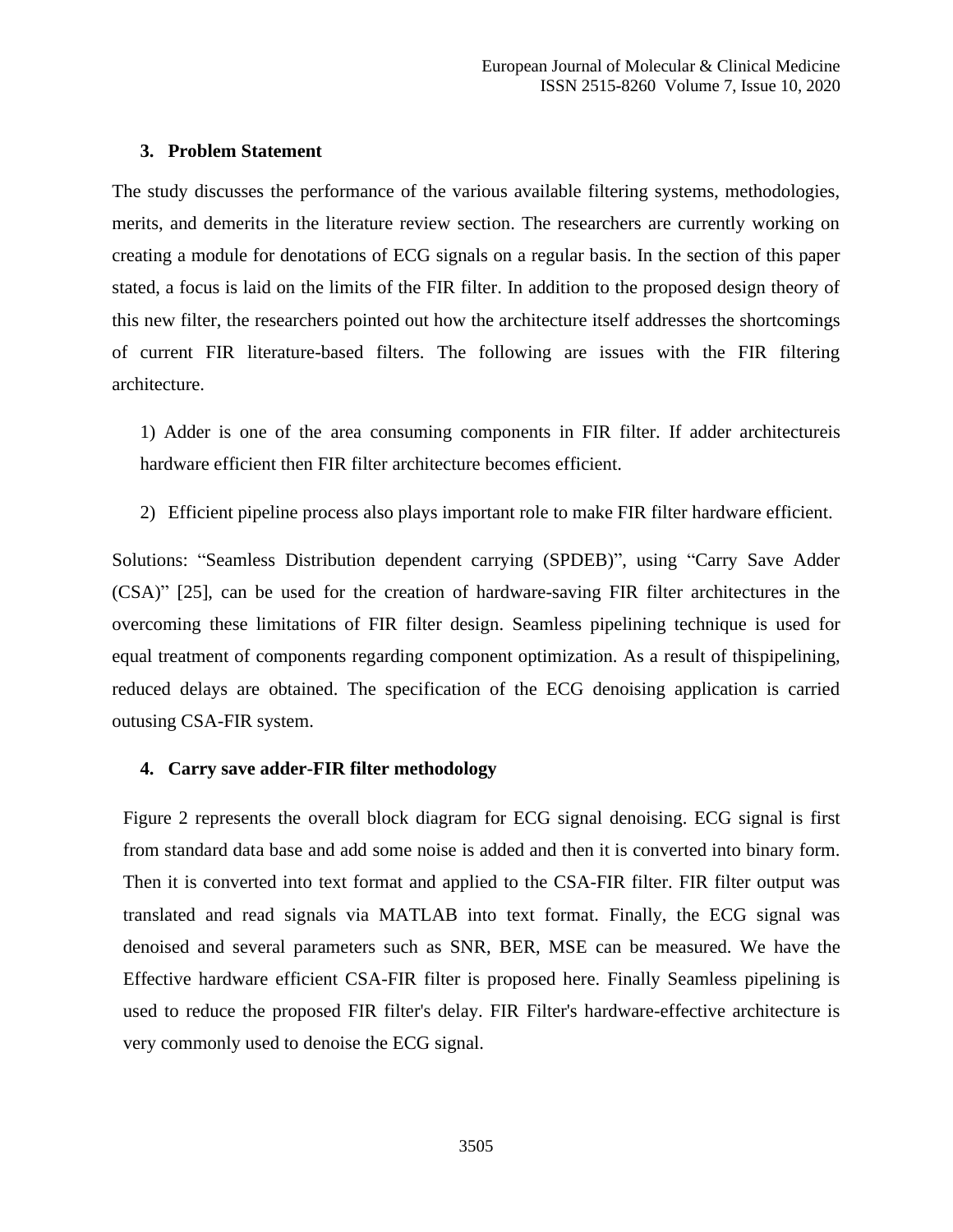European Journal of Molecular & Clinical Medicine ISSN 2515-8260 Volume 7, Issue 10, 2020



**Fig 2. Overall Block diagram of ECG signal denoising**

## **4.1 Carry save adder-based FIR filter architecture**

The block diagram of carry save adder-based FIR filter architecture is shown in Fig 3 consists of multiplier, carry save adders and delay units.



**Fig 3. Proposed architecture of FIR filter by using CSA**

The common form of N-tap programmable FIR filter is given below in equation (1).

$$
y(n) = \sum_{k=1}^{N-1} h(k)x(n-k)
$$
 (1)

Here  $n=0, 1, 2...$  etc, y (n) is represented as the output of the FIR filter, h (k) is the coefficient of FIR filter. x (n-K) is represented as the number of the input sequence. General architecture of programmable FIR filter has been shown in Figure 4.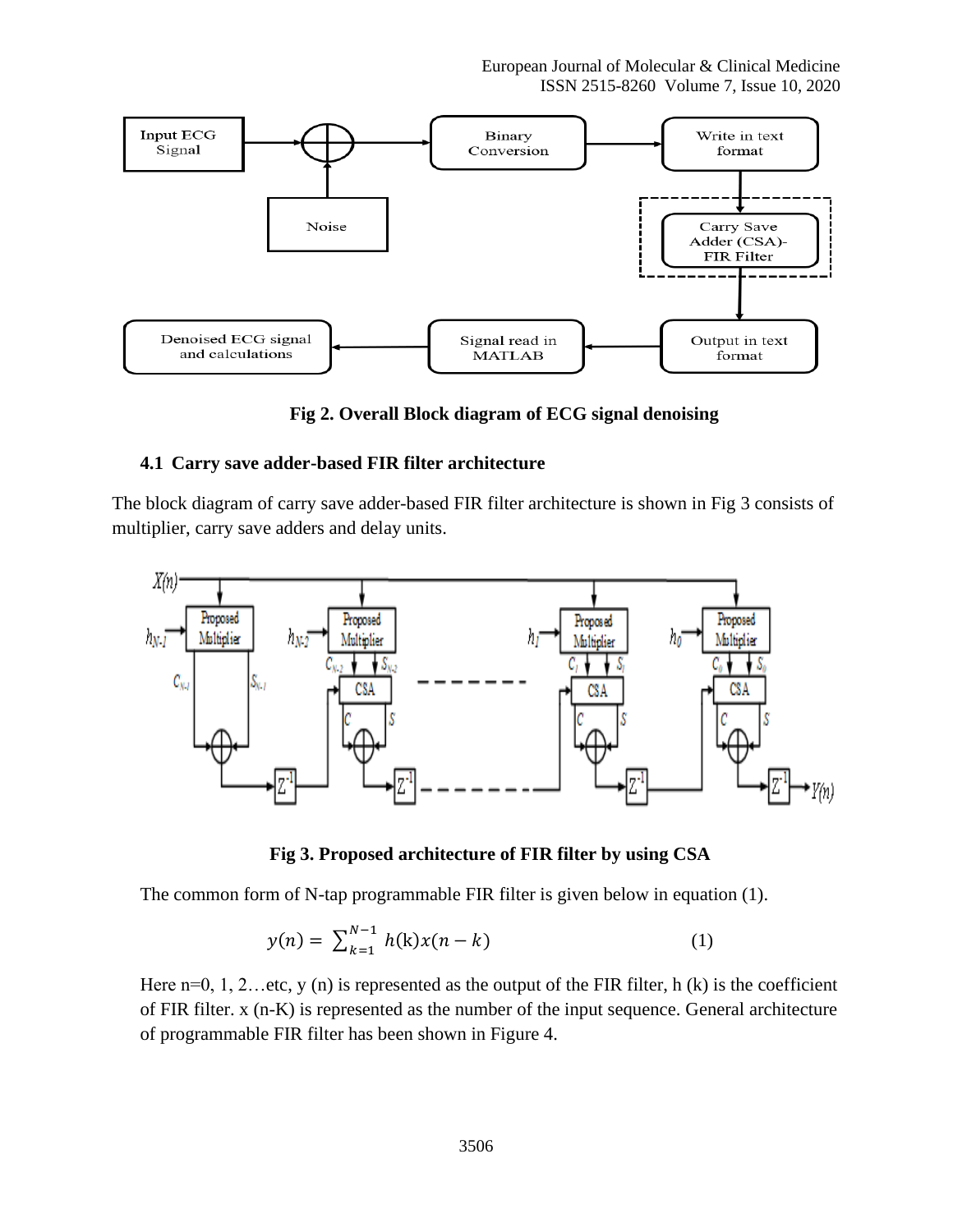

**Fig 4. Programmable FIR filter basic Architecture**

#### **5. Experimental Results and Discussion**

In this section, the proposed method and the obtained experimental results are discussed along with the performance measures. The performance of the proposed method is evaluated using MATLAB and ASIC 180 nm technology. The proposed is implemented using 8 GB RAM, I7 8<sup>th</sup> generation and 2 TB hard disk. For verification purpose coding was done in Verilog. The input raw ECG signal collected from MIT-PhysionetArrhythmia data base is read using MATLAB and coefficients are generated. Synopsys design compiler 180 nm technology is used for area, power and delay analysis.



**Fig 5. MATLAB generated graph of real ECG signal and denoised ECG signal for Input signal sample 100**

Denoising is performed for Input signal-100 sample, Input signal-101 sample, Input signal-102 sample and Input signal-103 sample. Figure 5 showsGraph of real ECG signal and denoised ECG signal for Input signal sample 100 by using proposed FIR filter.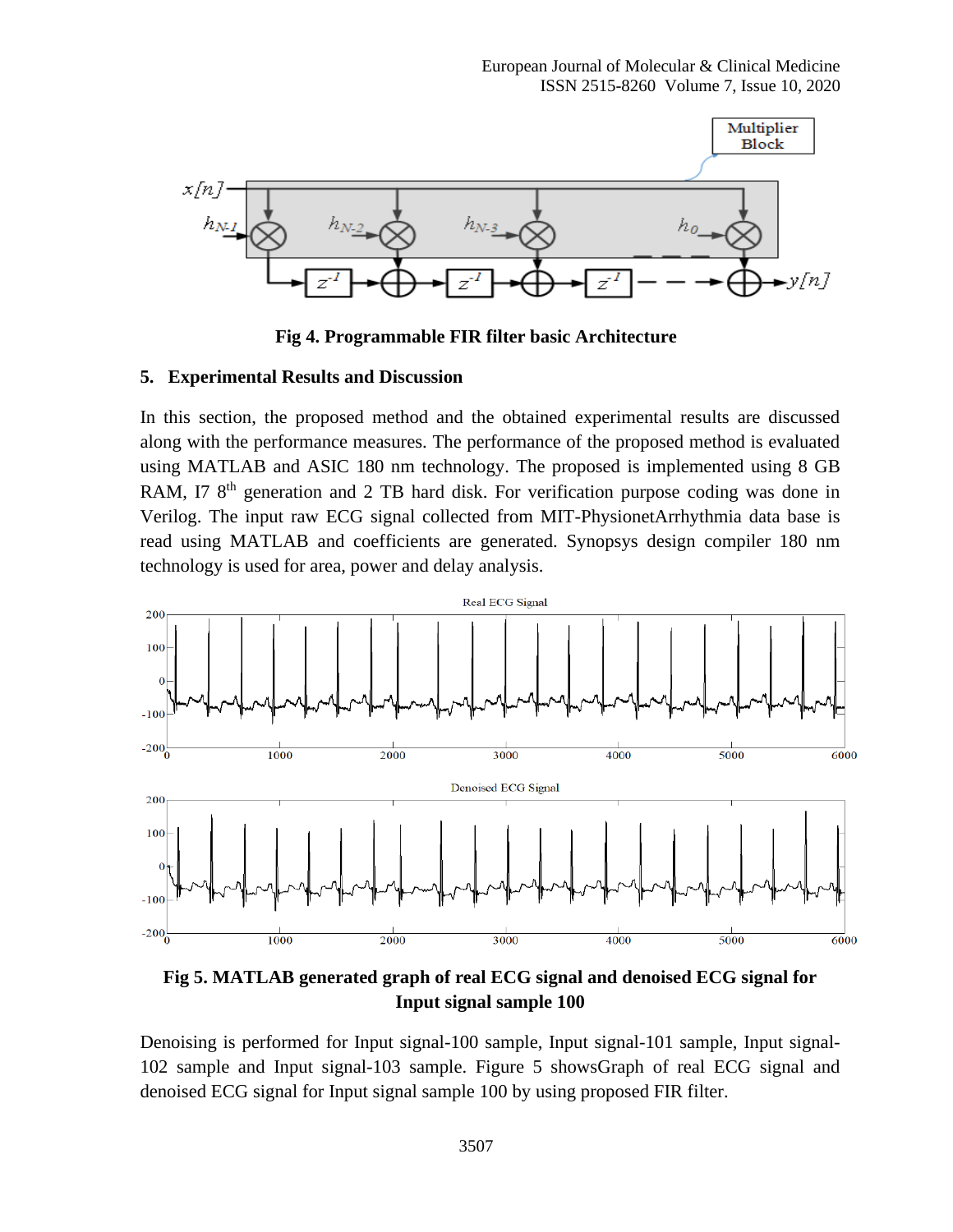

**Fig 6. Shows graph of real ECG signal and denoised ECG signal for Input signal sample 101**



**Fig 7. Shows graph of real ECG signal and denoised ECG signal for Input signal sample 102**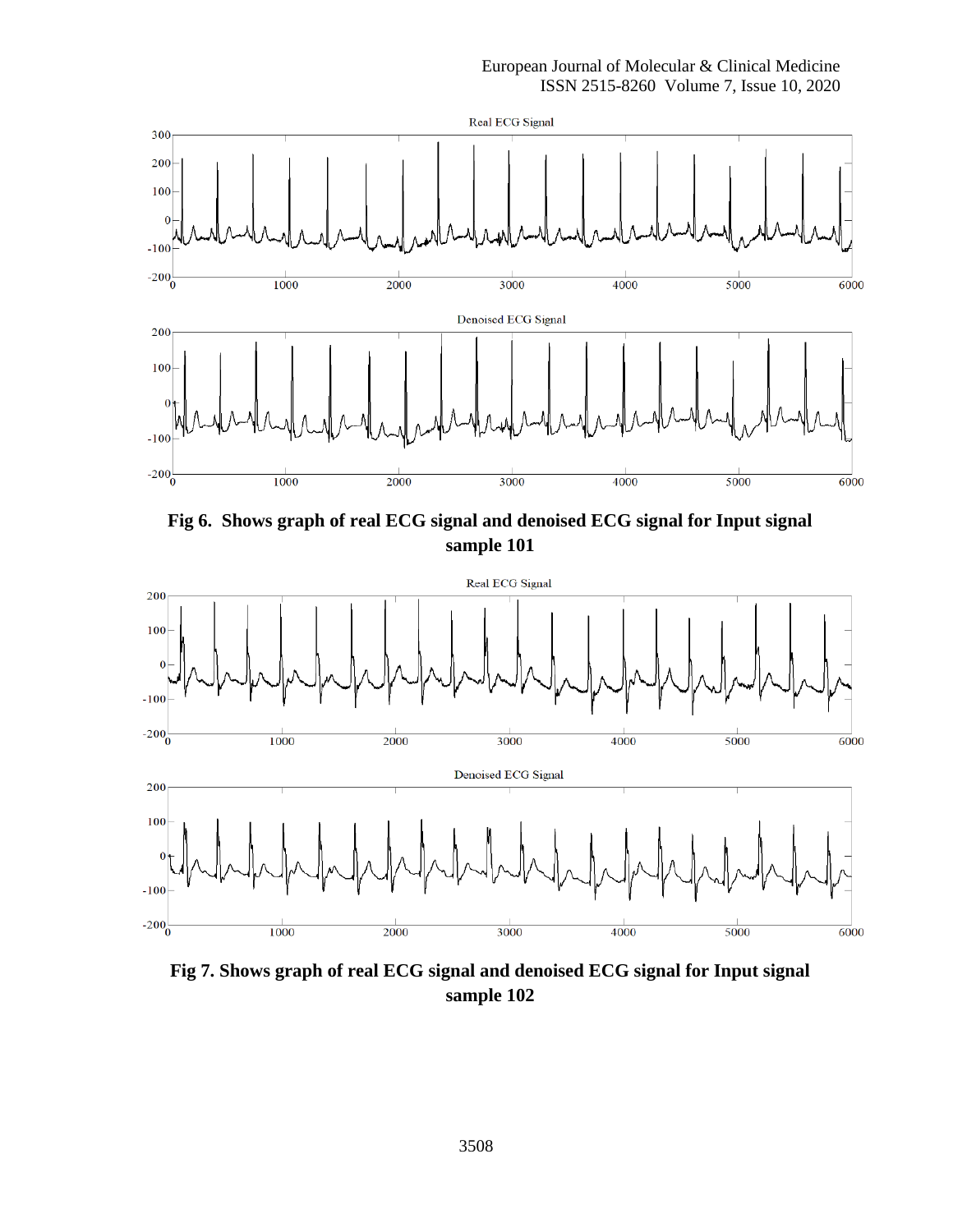

**Fig 8. Shows graph of real ECG signal and denoised ECG signal for Input signal sample 103**

Figure 6,7 and 8 shows generated graphs of real ECG signal and denoised ECG signal for Input signal sample 101 by using proposed FIR filter, Input signal sample 102 and Input signal sample 103. The databases related to noisy ECG signals have been taken from Physionet.org and MIT-BIH Arrhythmia (record 100,101,102& 103) have been selected. Filter coefficients are generated using MATLAB. The filter specifications have been taken as cutoff frequency is 50Hz, stop band attenuation is 50dB, pass band attenuation is 0.1dB, Normalized pass band frequency is 0.1\*pi, Normalized stop band frequency is 0.2\*pi and sampling frequency is chosen as 500Hz

The table 1 represents the comparison of the conventional 8 Tap FIR filter architecture and the proposed 8 Tap CSA-FIR filter architecture. The outputs of both the methods are tabulated in Table 1. The output of the proposed method is mainly focused on reduction of hardware utilization. For conventional FIR filter  $287302 \mu m^2$ , 47.93 mW and 12.88 ns are required but in the proposed FIR filter utilizes only 244264  $\mu$ m<sup>2</sup>, 43.70 mW and 09.5 ns. Regarding Area power product (APP) conventional design takes  $13770384.9 \text{ um}^{2*} \text{mW}$  and proposed design takes 10674336.8 um<sup>2\*</sup>mW. Regarding Area Delay product (ADP) then conventional design takes 3700449.76  $\mu$ m<sup>2\*</sup>ns and proposed design takes 2320508 um<sup>2\*</sup>mW. Table 2 shows percentage reduction of the ASIC performance for the CSA-FIR filter method in comparison with the conventional FIR filter.Proposed 8 Tap FIR filter is proved to have efficient hardware architecture. It has 14.98 % less area, 8.83% lees power, 26.24% less delay, 22.48% less APP and 37.29% less ADP.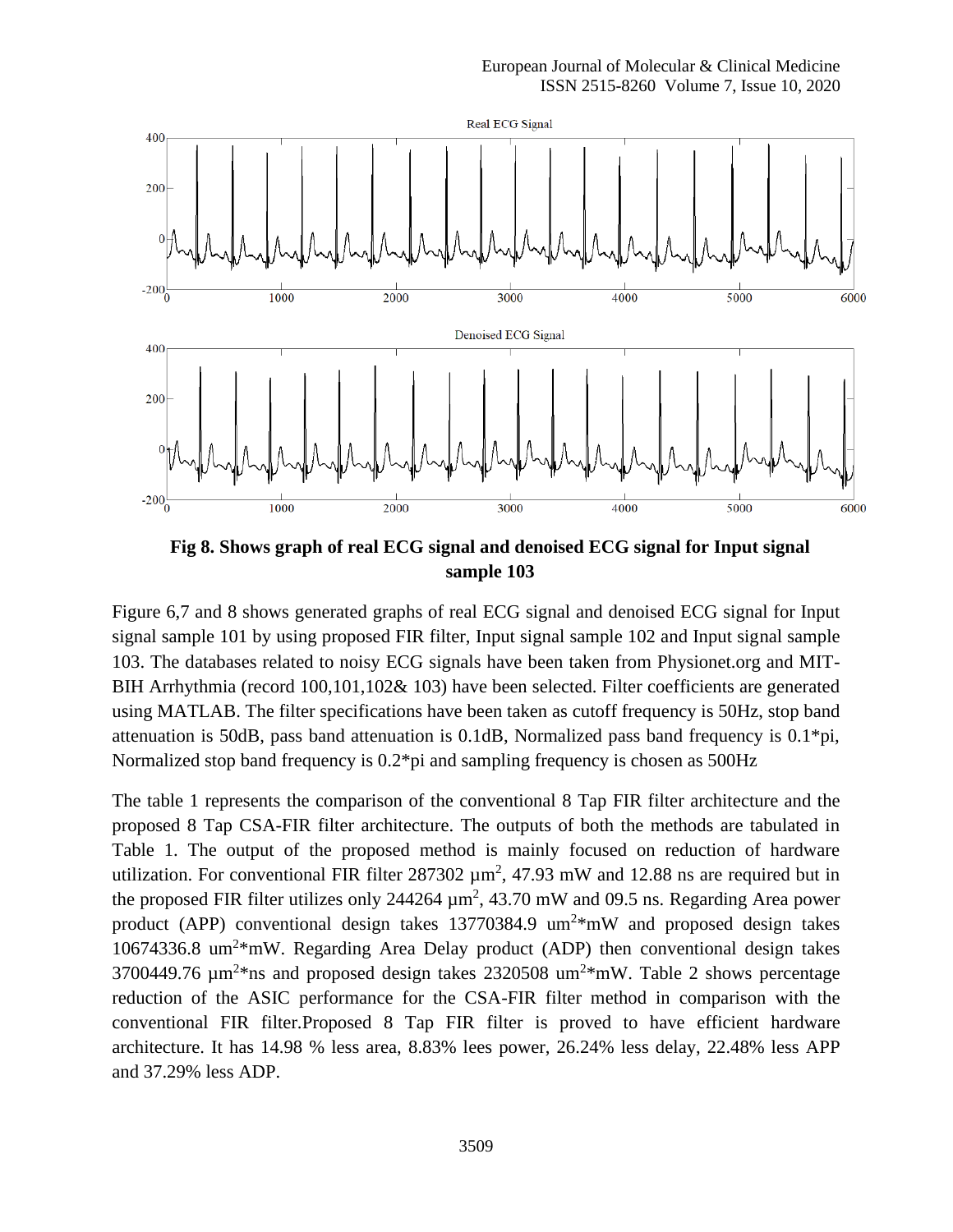| <b>Technology</b>           | <b>Method</b>       | Length | Area<br>$(\mu m^2)$ | <b>Power</b><br>(mW) | <b>Delay</b><br>(ns) | <b>APP</b><br>$\left( \text{um}^{2*} \text{m} \text{W} \right)$ | <b>ADP</b><br>$(\mu m^{2*}ns)$ |
|-----------------------------|---------------------|--------|---------------------|----------------------|----------------------|-----------------------------------------------------------------|--------------------------------|
| 180 nm<br><b>Technology</b> | Conventional<br>FIR | 8 Tap  | 287302              | 47.93                | 12.88                | 13770384.9                                                      | 3700449.76                     |
|                             | Proposed<br>FIR     | 8 Tap  | 244264              | 43.70                | 9.5                  | 10674336.8                                                      | 2320508                        |

**Table 1. Experimental Results of ASIC performance for existing and CSA-FIR filter method**

|  |  | Table 2. Reduction percentage of the ASIC performance for the CSA-FIR filter method |  |  |
|--|--|-------------------------------------------------------------------------------------|--|--|
|  |  |                                                                                     |  |  |

| <b>Technology</b>           | Length | of<br>Area  <br>$\mathcal{O}(6)$ | <b>Reduction   Reduction</b><br>of Power<br>$\mathcal{O}(6)$ | Reduction<br>of<br><b>Delay</b><br>$\frac{1}{2}$ | Reduction<br><b>of</b><br><b>APP</b><br>$\frac{1}{2}$ | <b>Reduction</b><br><b>of</b><br><b>ADP</b><br>$(\%)$ |
|-----------------------------|--------|----------------------------------|--------------------------------------------------------------|--------------------------------------------------|-------------------------------------------------------|-------------------------------------------------------|
| 180 nm<br><b>Technology</b> | 8 Tap  | 14.98                            | 8.83                                                         | 26.24                                            | 22.48                                                 | 37.29                                                 |

# **Conclusion**

With the proposed method, it is evident that the power line interference noise has been removed and denoised ECG signals have been obtained. And these noises have been removed from ECG MIT-BIH Arrhythmia database (record#  $100,101,102 \& 103$ ). The obtained denoised waveforms for the four ECG records have been shown above.Proposed 8 Tap FIR filter shows efficient hardware architecture. It has 14.98 % less area, 8.83% lees power, 26.24% less delay, 22.48% less APP and 37.29% less ADP.

# References

- 1. R. Rohini, N. V. Satya Narayana and Durgesh Nandan "A crystal view on design of FIR filter" Journal of Computational and Theoretical Nanoscience, Vol. 17, No. 7, 2020.
- 2. X. Lou, P.K. Meher, Y. Yu, W. Ye, Novel structure for area-efficient implementation of FIR filters, IEEE Trans. Circuits Syst. Express Briefs, Vol. 64 (10), pp. 1212–1216, 2017.
- 3. T.G. Keshavamurthy and M. N. Eshwarappa, "Review paper on denoising of ECG signal," *2017 Second International Conference on Electrical, Computer and*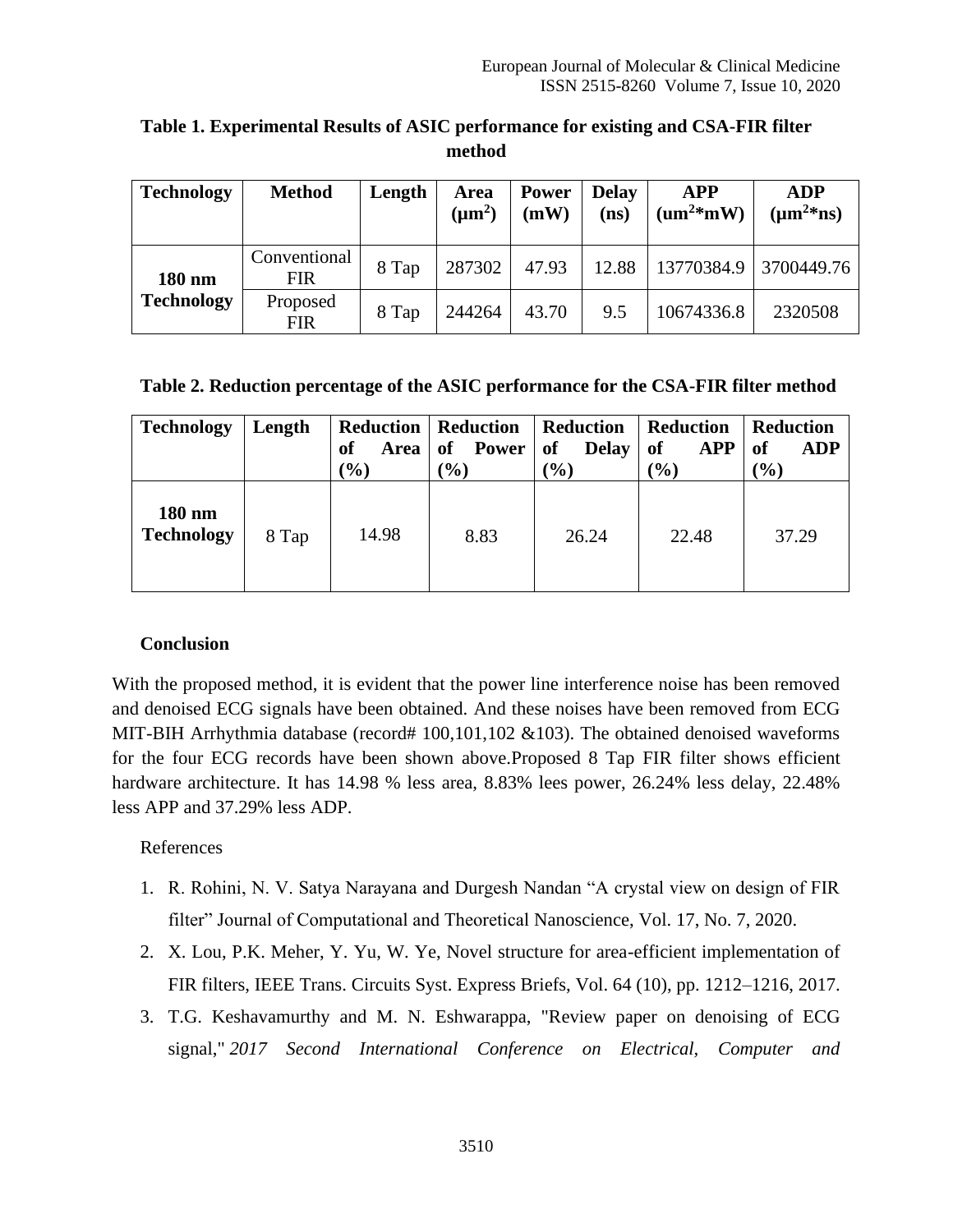*Communication Technologies (ICECCT)*, Coimbatore, 2017, pp. 1-4, doi: 10.1109/ICECCT.2017.8117941.

- 4. C. Brser et al., "Ambient and unobtrusive cardiorespiratory monitoring techniques," IEEE Reviews Biomed. Eng., vol. 8, pp. 30-43, 2015.
- 5. Durgesh Nandan, Jitendra Kanungo and Anurag Mahajan, "An errorless Gaussian filter for image processing by using expanded operand decomposition logarithm multiplication," Springer, Journal of ambient intelligence and humanized computing, DOI:10.1007/s12652-018-0933-x, 2018.
- 6. E. Jagadeeswara Rao, Durgesh Nandan, R.V. Vijaya Krishna and K. Jayaram Kumar, "A Systematic journal of Multipliers Accuracy and Performance Analysis," International Journal of Engineering and Advanced Technology (IJEAT), Volume-8 Issue-6S, pp. 965- 969, August 2019.
- 7. Durgesh Nandan, Jitendra Kanungo and Anurag Mahajan, "65 years journey of logarithm multiplier," International journal of pure and applied mathematics, Vol.118 (14), pp. 261- 266, 2018.
- 8. Parvin Akhter, SachinBandewar, Durgesh Nandan, "Logarithmic Multiplier: An Analytical Review" International Journal of Engineering Research, Vol.5 (8), pp: 721- 723, August 2016.
- 9. Durgesh Nandan, Jitendra Kanungo and Anurag Mahajan, "An efficient VLSI architecture for Iterative Logarithmic Multiplier," IEEE 4th International conference on signal processing and integrated networks (SPIN), Noida, pp.419-423, Feb.2017.
- 10. B. Venkata Dharani, Sneha M. Joseph, Sanjeev Kumar, Durgesh Nandan, "Booth Multiplier: The Systematic Study", In: Kumar A., Mozar S. (eds) ICCCE 2020. Lecture Notes in Electrical Engineering, vol 698. Pp. 943-956, Springer, Singapore. https://doi.org/10.1007/978-981-15-7961-5\_88
- 11. Prasad B.D.V., Sanjeev N.S.S., Saladi K., Nandan D. (2021) Review on Different Types of Multipliers and Its Performance Comparisons. In: Sherpa K.S., Bhoi A.K., Kalam A., Mishra M.K. (eds) Advances in Smart Grid and Renewable Energy. ETAEERE 2020. Lecture Notes in Electrical Engineering, vol 691. Springer, Singapore. Pp. 329-339, https://doi.org/10.1007/978-981-15-7511-2\_31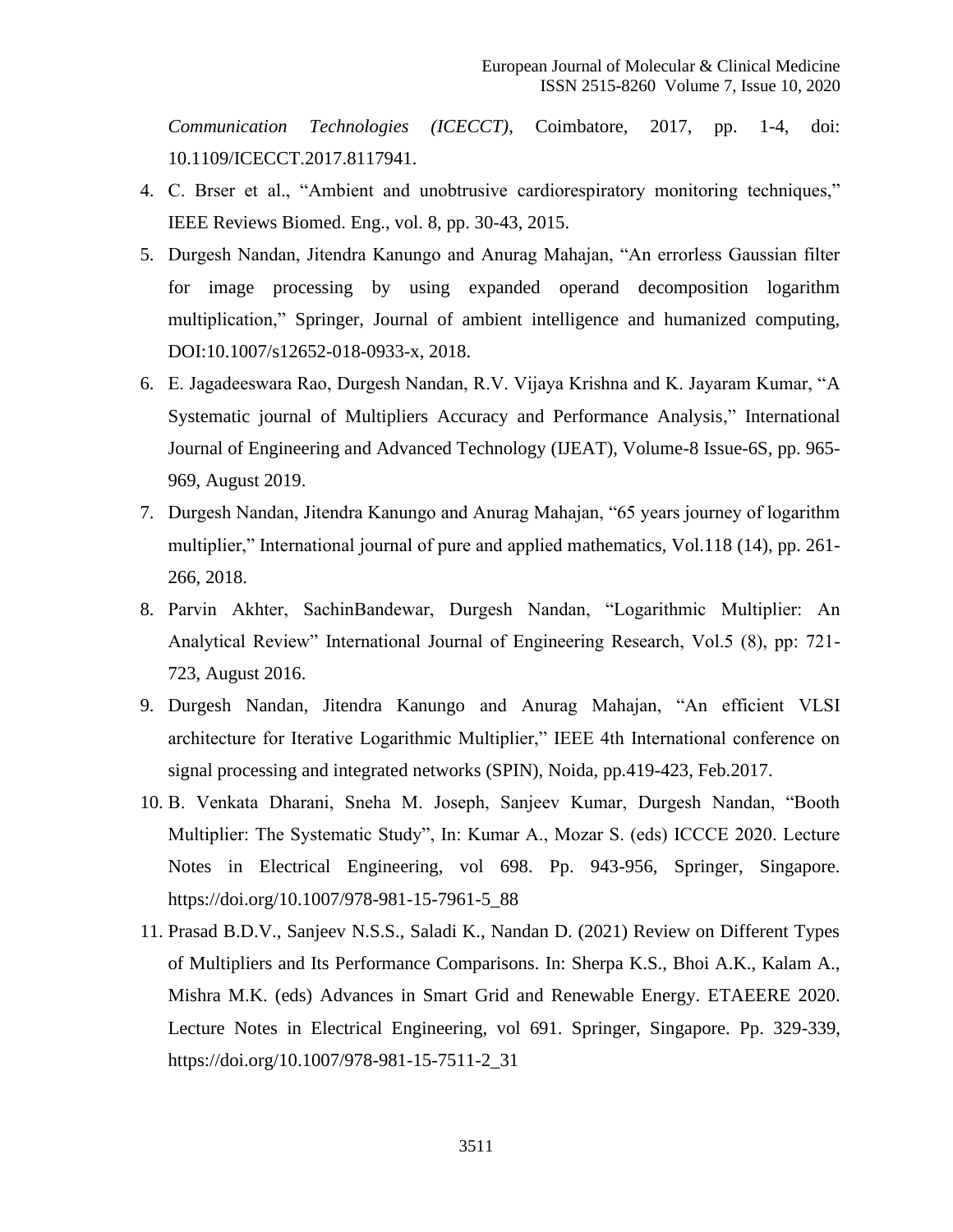- 12. Ramandeep Kaur, Rahul Malhotra, and Sujay Deb. "MAC based FIR Filter: A novel approach for Low-Power Real-Time De-noising of ECG signals." In 2015 19th International Symposium on VLSI Design and Test, pp. 1-5, IEEE, 2015.
- 13. Nancy Betancourt, Marco Flores-Calero, and Carlos Almeida. "ECG Denoising by using FIR and IIR Filtering Techniques: An Experimental Study." In Proceedings of the 2019 11th International Conference on Bioinformatics and Biomedical Technology, pp. 111- 117, 2019.
- 14. M. Forouzanfar et al., "Oscillometric blood pressure estimation: past, present, and future," IEEE Reviews Biomed. Eng., vol. 8, pp. 44-63, 2015.
- 15. C. Lastre-Domínguez, Y. S. Shmaliy, O. Ibarra-Manzano and M. Vazquez-Olguin, "Denoising and Features Extraction of ECG Signals in State Space Using Unbiased FIR Smoothing," in *IEEE Access*, vol. 7, pp. 152166-152178, 2019, doi: 10.1109/ACCESS.2019.2948067.
- 16. Patil, Harishchandra T., and R. S. Holambe. "New approach of threshold estimation for denoising ECG signal using wavelet transform." India Conference (INDICON), 2013 Annual IEEE. IEEE, 2013.
- 17. Singh, Brij N., and Arvind K. Tiwari. "Optimal selection of wavelet basis function applied to ECG signal denoising." Digital signal processing 16.3, (2006): 275-287.
- 18. Sehamby, Rajvansh, and Buta Singh. "Noise Cancellation using Adaptive Filtering in ECG Signals: Application to Biotelemetry." International Journal of Bio-Science and Bio-Technology 8.2 (2016): 237-244.
- 19. A. Gacek, ECG signal processing, classification and interpretation, vol. 1. 2015.
- 20. Park, Sang Yoon, and Pramod Kumar Meher. "Low-power, high-throughput, and lowarea adaptive FIR filter based on distributed arithmetic." IEEE Transactions on Circuits and Systems II: Express Briefs 60, no. 6 (2013): 346-350.
- 21. Chen, Jiajia, Jinghong Tan, Chip-Hong Chang, and Feng Feng. "A new cost-aware sensitivity-driven algorithm for the design of FIR filters." IEEE Transactions on Circuits and Systems I: Regular Papers 64, no. 6 (2017): 1588-1598.
- 22. Nandan, Durgesh, Jitendra Kanungo, and Anurag Mahajan. "An efficient VLSI architecture design for logarithmic multiplication by using the improved operand decomposition." Integration 58 (2017): 134-141.